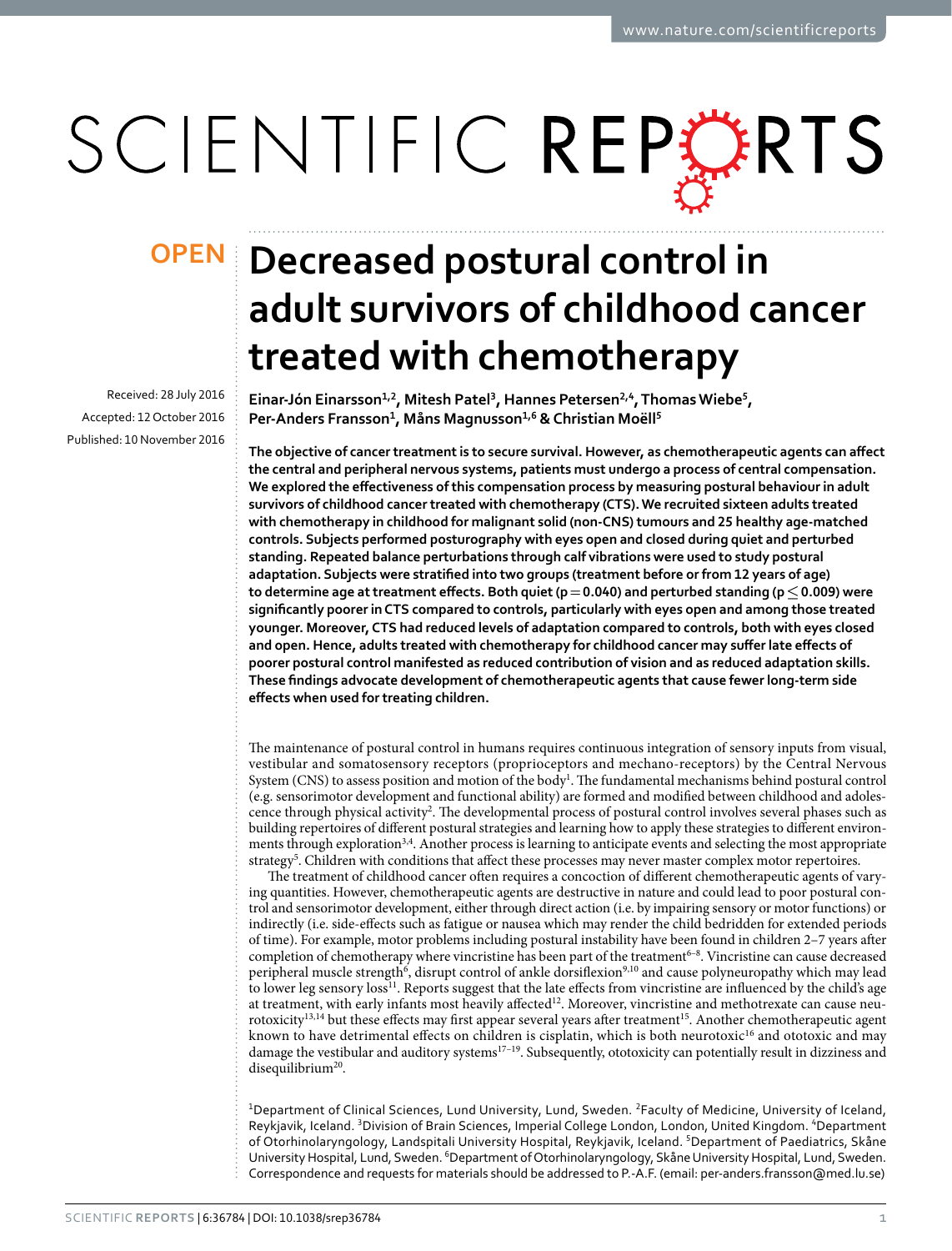<span id="page-1-0"></span>

| <b>Quiet stance</b><br>stability | Chemotherapy $*$ | <b>Vision</b>    | Chemotherapy<br>x Vision |  |  |  |
|----------------------------------|------------------|------------------|--------------------------|--|--|--|
| CTS vs healthy controls          |                  |                  |                          |  |  |  |
| Total                            | $0.128$ [2.4]    | $<$ 0.001 [17.6] | $0.832$ [0.0]            |  |  |  |
| $<$ 0.1 Hz                       | $0.243$ [1.4]    | $0.034$ [4.8]    | $0.712$ [0.1]            |  |  |  |
| $>0.1$ Hz                        | $0.278$ [1.2]    | $< 0.001$ [30.8] | $0.396$ [0.7]            |  |  |  |
| CTS_Young vs healthy controls    |                  |                  |                          |  |  |  |
| Total                            | $0.040$ [4.6]    | $0.003$ [10.2]   | $0.571$ [0.3]            |  |  |  |
| $< 0.1$ Hz                       | $0.139$ [2.3]    | $0.113$ [2.6]    | $0.519$ [0.4]            |  |  |  |
| $>0.1$ Hz                        | $0.063$ [3.7]    | $<$ 0.001 [18.4] | $0.837$ [0.0]            |  |  |  |
| CTS_Old vs healthy controls      |                  |                  |                          |  |  |  |
| Total                            | $0.965$ [0.0]    | $0.002$ [11.1]   | $0.716$ [0.1]            |  |  |  |
| $<$ 0.1 Hz                       | 0.886 [0.0]      | $0.073$ [3.5]    | $0.879$ [0.0]            |  |  |  |
| $>0.1$ Hz                        | $0.571$ [0.3]    | $<$ 0.001 [27.8] | $0.067$ [3.6]            |  |  |  |
| CTS_Young vs CTS_Old             |                  |                  |                          |  |  |  |
| Total                            | $0.127$ [2.6]    | $0.012$ [8.3]    | $0.426$ [0.7]            |  |  |  |
| $<$ 0.1 Hz                       | $0.385$ [0.8]    | $0.227$ [1.6]    | $0.563$ [0.4]            |  |  |  |
| $>0.1$ Hz                        | $0.049$ [4.6]    | $0.001$ [15.6]   | $0.135$ [2.5]            |  |  |  |

**Table 1. Effects of chemotherapy and vision on the stability during quiet stance.** Repeated measures GLM ANOVA analysis of how the quiet stance stability were affected by main factors "Chemotherapy" and "Vision" alone and by the main factor interaction denoted as "Chemotherapy x Vision". The notation "<0.001" means that the p-value is smaller than 0.001. F-values are presented in the squared parenthesis. \* In the CTS\_Young vs CTS\_Old GLM Anova evaluation the main factor "chemotherapy" represents the effect of receiving chemotherapy below 12 years of age (CTS\_Young) vs from 12 years of age and older (CTS\_Old).

Significant work has been carried out to study the long-term effects of chemotherapy in children<sup>15[,21](#page-8-16)</sup> but no previous studies have considered the effects on adaptive postural control which is fundamental to meet the pressures of physical environments. As chemotherapeutic agents administered in childhood could damage the sensory and motor systems, an improper development of these systems in survivors of childhood cancer may lead to long-term postural instability. Such deficits are more likely to be revealed when stability is challenged<sup>22</sup>. Vibration of skeletal muscles or tendons is a common method used to controllably perturb balance and assess an individual's ability to maintain a stable stance<sup>23</sup>. When repeated, the brain generates sensorimotor predictions about the likely outcome of the event and accordingly adapts our motor plans<sup>24</sup>. This is an error based motor learning pro-cess that quickly allows modification of motor strategies to maintain postural control<sup>[4](#page-8-3)</sup>. Sensorimotor adaptation is an essential feature of postural control since it decreases fall risk<sup>25</sup> - normal individuals should quickly be able to learn the characteristics of a balance challenge and set their balance system to minimise these effects<sup>[4](#page-8-3)</sup>.

The aim of this study was to investigate postural control and adaptation in adult survivors of childhood cancer treated with chemotherapy. To study the long-term effects of chemotherapy on postural control, the subjects were assessed on average 15 years after end of treatment. The subjects recruited had been treated for malignant solid tumour types commonly found in children and had been treated with common types of chemotherapy medication. Strict selection criteria for the malignancy were used to avoid confounding peripheral or central nervous system involvement. Another aim was to determine if the age at the time of chemotherapy treatment influences postural stability. This investigation is part of a set of studies in which adult populations, treated for cancer with chemotherapy at young age, have been screened for late subjective and neurological symptoms<sup>18[,19](#page-8-22),26</sup>.

#### **Results**

**Quiet stance stability.** There was no significant difference between CTS and healthy controls for quiet stance postural stability (ANOVA, [Table 1\)](#page-1-0). Vision significantly increased stability in both subject groups, i.e., reduced used total ( $p < 0.001$ ), low frequency ( $p = 0.034$ ) and high frequency energy ( $p < 0.001$ ). There was no evidence of interaction between having chemotherapy and vision.

Sub-group analyses showed that CTS\_Young had poorer stability compared to controls and CTS\_Old. CTS\_ Young used more total energy in quiet stance than controls ( $p= 0.040$ ). Moreover, CTS\_Young used more high frequency energy than CTS\_Old ( $p = 0.049$ ). Post-hoc analysis confirmed that CTS\_Young had used more total and high frequency energy with eyes open compared to controls ( $p \le 0.023$ ) and CTS\_Old ( $p \le 0.016$ ) ([Fig. 1](#page-2-0)).

**Perturbed stance stability.** During balance perturbations, CTS had significantly poorer stability compared to controls as reflected by higher use of total ( $p = 0.012$ ), low frequency ( $p = 0.024$ ) and high frequency energy  $(p= 0.019)$  (ANOVA, [Table 2](#page-3-0)). In the ANOVA, vision significantly increased stability in CTS and controls i.e., used total ( $p < 0.001$ ), low ( $p = 0.049$ ) and high frequency energy ( $p < 0.001$ ) were lower with eyes open compared to closed. CTS and controls showed significant adaptation (ANOVA  $p < 0.001$  for all frequency spectra) i.e., a reduction of used total, low frequency and high frequency energy to address repeated perturbations across Periods (i.e., Periods 1–4). In the investigation of interactions between main factors, CTS used more high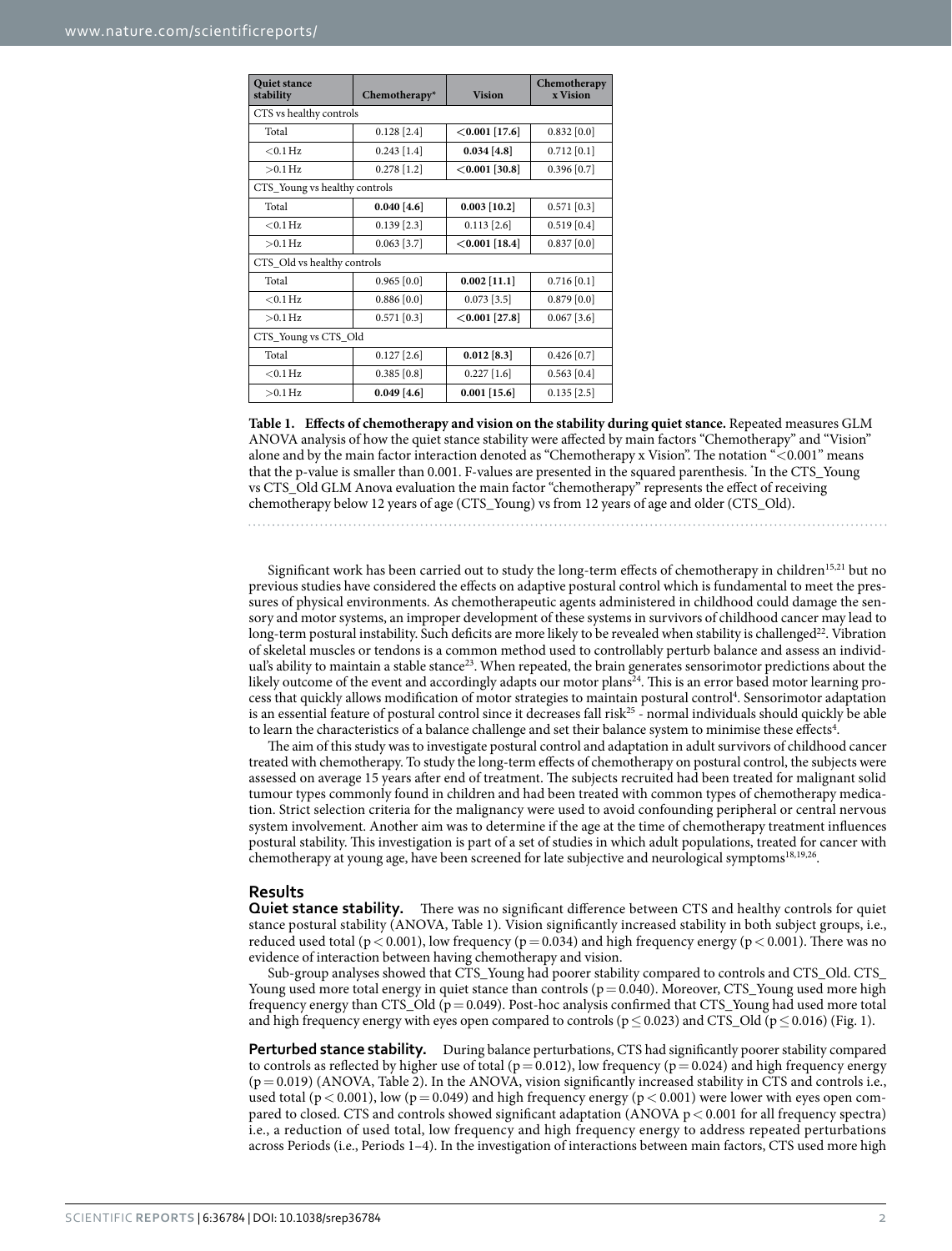

<span id="page-2-0"></span>**Figure 1. Total, low frequency and high frequency spectral energy used towards the supporting surface during the 5 sequential time periods during posturography.** The figure present normalised; (**a**) total, (**b**) low frequency and (**c**) high frequency torque variance values, representing kinds of spectral energy, used during posturography while standing with Eyes Closed and Eyes Open (mean and SEM). Values and statistical findings to the level of trends ( $p < 0.1$ ) are presented for healthy controls ( $n=25$ ), for all chemotherapy treated subjects CTS ( $n=16$ ), and for the subgroups CTS treated with chemotherapy below 12 years of age CTS\_Young ( $n=10$ ) and CTS treated from 12 years of age and older CTS\_Old  $(n=6)$ .

frequency energy over time (i.e., in Periods 3 and 4) than controls ( $p = 0.017$ ) and especially with eyes closed  $(p=0.022)$ , see also [Fig. 1.](#page-2-0)

When studying age at treatment effect, CTS\_Young had poorer stability compared to controls in all spectral categories ( $p \le 0.009$ ). Main factor interactions revealed that energy used over time increased during posturography in CTS\_Young compared to controls ( $p=0.042$ ), that the pattern of energy used over time were systematically different between eyes closed and open  $(p= 0.016)$  and that the CTS\_Young used more energy over time compared to controls with eyes closed ( $p=0.008$ ). When comparing the CTS Old and controls the stability was similar. However, when comparing CTS\_Young with CTS\_Old, CTS\_Young used significantly more high frequency energy especially in the last periods of tests with eyes closed ( $p=0.045$ ).

Post-hoc analysis confirmed poorer stability during balance perturbations in CTS compared to controls for Period 3 in total and low frequency energy with eyes closed (p≤ 0.040); and with eyes open during Period 1 in total and high frequency energy ( $p \le 0.007$ ), Period 3 in total and low frequency energy ( $p \le 0.046$ ) and Period 4 in total and high frequency energy ( $p \le 0.049$ ) ([Fig. 1](#page-2-0)).

When studying age at treatment effect, CTS\_Young had poorer stability with eyes closed than controls and the differences were accentuated over time especially as increased total and high frequency energy used during vibration Periods 3 and 4 ( $p \le 0.038$ ). However, CTS\_Young also had poorer stability with eyes open compared to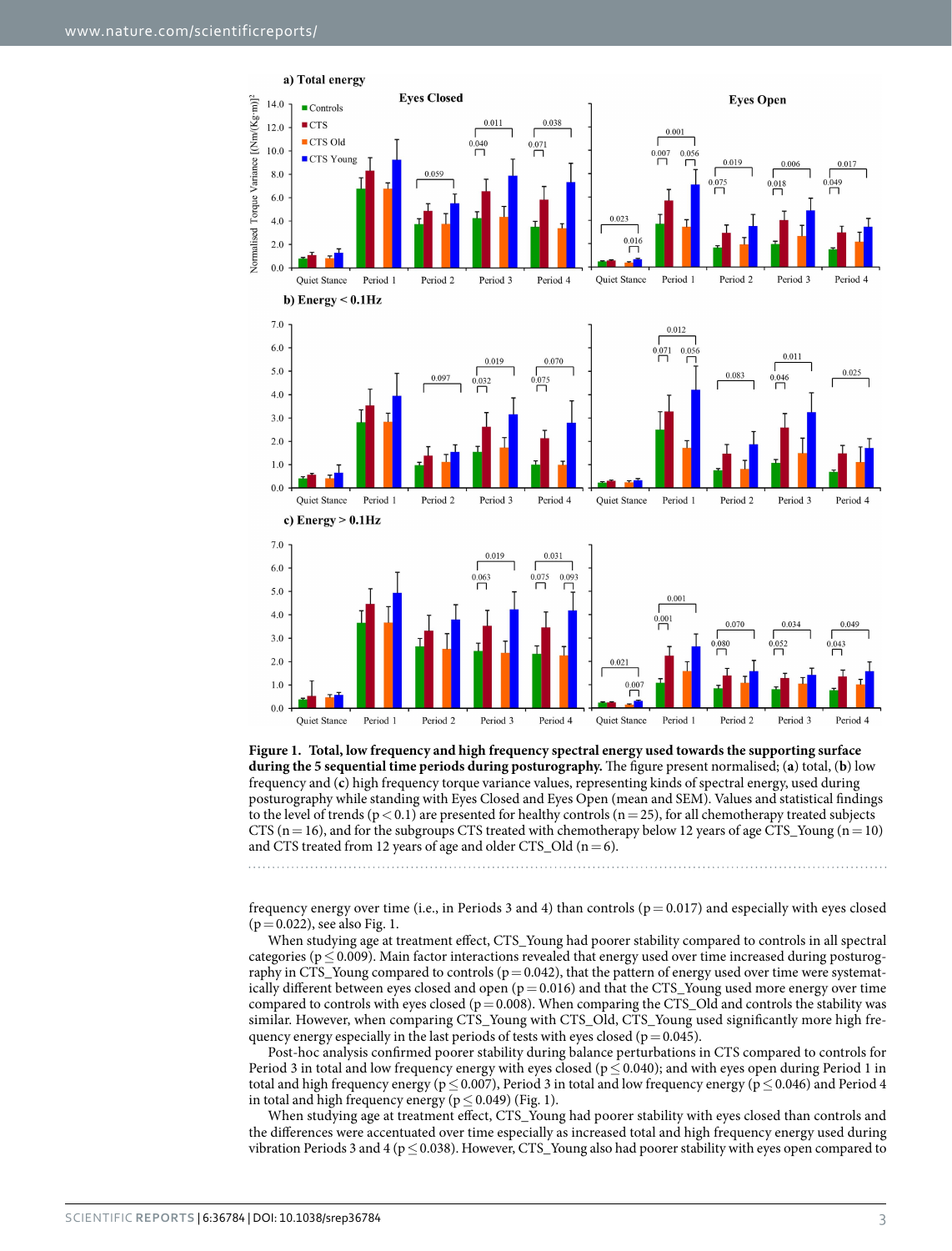<span id="page-3-0"></span>

| Perturbation<br>stability     | Chemo         | <b>Vision</b>     | Period            | Chemo x<br><b>Vision</b> | Chemo x<br>Period | Vision x<br>Period | Chemo x<br><b>Vision x Period</b> |
|-------------------------------|---------------|-------------------|-------------------|--------------------------|-------------------|--------------------|-----------------------------------|
| CTS vs healthy controls       |               |                   |                   |                          |                   |                    |                                   |
| Total                         | $0.012$ [7.0] | $< 0.001$ [66.2]  | $< 0.001$ [125.9] | $0.652$ [0.2]            | $0.095$ [2.9]     | $0.251$ [1.4]      | $0.452$ [0.6]                     |
| $<$ 0.1 Hz                    | $0.024$ [5.5] | 0.049[4.1]        | $< 0.001$ [113.6] | $0.865$ [0.0]            | $0.112$ [2.6]     | $0.334$ [1.0]      | $0.570$ [0.3]                     |
| $>0.1$ Hz                     | 0.019[6.0]    | $< 0.001$ [129.3] | $< 0.001$ [55.6]  | $0.421$ [0.7]            | $0.017$ [6.3]     | $0.076$ [3.3]      | $0.022$ [5.7]                     |
| CTS_Young vs healthy controls |               |                   |                   |                          |                   |                    |                                   |
| Total                         | $0.003$ [9.9] | $< 0.001$ [43.9]  | $< 0.001$ [85.2]  | $0.483$ [0.5]            | $0.124$ [2.5]     | $0.098$ [2.9]      | $0.171$ [2.0]                     |
| $<$ 0.1 Hz                    | $0.006$ [8.8] | $0.335$ [1.0]     | $< 0.001$ [76.8]  | $0.535$ [0.4]            | $0.227$ [1.5]     | $0.172$ [2.0]      | $0.360$ [0.9]                     |
| $>0.1$ Hz                     | $0.009$ [7.6] | $< 0.001$ [96.4]  | $< 0.001$ [42.0]  | $0.610$ [0.3]            | 0.042 [4.5]       | 0.016[6.5]         | $0.008$ [7.9]                     |
| CTS Old vs healthy controls   |               |                   |                   |                          |                   |                    |                                   |
| Total                         | $0.500$ [0.5] | $< 0.001$ [32.3]  | $< 0.001$ [78.2]  | $0.911$ [0.0]            | $0.297$ [1.1]     | $0.805$ [0.1]      | $0.610$ [0.3]                     |
| $<$ 0.1 Hz                    | $0.597$ [0.3] | $0.027$ [5.5]     | $< 0.001$ [69.5]  | $0.278$ [1.2]            | $0.162$ [2.1]     | $0.691$ [0.2]      | $0.555$ [0.4]                     |
| $>0.1$ Hz                     | $0.430$ [0.6] | $< 0.001$ [49.8]  | $< 0.001$ [34.2]  | $0.465$ [0.5]            | $0.071$ [3.5]     | $0.262$ [1.3]      | 0.516[0.4]                        |
| CTS_Young vs CTS_Old          |               |                   |                   |                          |                   |                    |                                   |
| Total                         | $0.103$ [3.1] | $< 0.001$ [34.6]  | $< 0.001$ [46.3]  | $0.469$ [0.6]            | $0.579$ [0.3]     | $0.301$ [1.2]      | $0.144$ [2.4]                     |
| $<$ 0.1 Hz                    | $0.181$ [2.0] | $0.045$ [4.8]     | $< 0.001$ [44.6]  | $0.082$ [3.5]            | $0.497$ [0.5]     | $0.524$ [0.4]      | $0.226$ [1.6]                     |
| $>0.1$ Hz                     | $0.177$ [2.0] | $< 0.001$ [64.6]  | $< 0.001$ [30.8]  | $0.679$ [0.2]            | $0.708$ [0.1]     | $0.057$ [4.3]      | $0.045$ [4.8]                     |

**Table 2. Effects of chemotherapy, vision and vibration period on the stability during balance perturbations.** Repeated measures GLM ANOVA analysis of how the perturbed stance stability were affected by main factors "Chemotherapy" (denoted Chemo in the table) "Vision" and "Period" alone and by their main factor interactions \*In the CTS\_Young vs CTS\_Old GLM Anova evaluation the main factor "chemotherapy" represents the effect of receiving chemotherapy below 12 years of age (CTS\_Young) vs from 12 years of age and older (CTS\_Old).

controls for total energy in Periods 1-4 ( $p \le 0.019$ ) and in low and high frequency energy during Periods 1, 3 and 4 (p≤0.049). In post-hoc tests, there was no significant difference between CTS\_Old and controls.

**Adaptation capacity.** When investigating the ability to adapt to the repeated balance perturbations between Period 1 and Period 4 (i.e., the maximum level of learning), controls showed significant adaptation in all frequency spectra with eyes closed (p < 0.001) and eyes open (p  $\leq$  0.002) ([Table 3\)](#page-4-0). CTS also showed significant adaptation in all frequency spectra with eyes open ( $p \le 0.005$ ) but only in the total and low frequency spectra with eyes closed (p≤ 0.006), not in the high frequency spectra. The level of adaptation was poorer in CTS compared to controls.

A further analysis of the effect of age at treatment revealed that CTS\_Young had no significant adaptation to balance perturbations with eyes closed and a significant adaptation limited to total and low frequency spectra with eyes open ( $p \le 0.004$ ). CTS\_Old had a significant adaptation limited to total and low frequencies with eyes closed ( $p \le 0.031$ ), and only in the high frequency spectra with eyes open ( $p=0.031$ ).

#### **Discussion**

The primary objective with cancer treatment is to secure the survival of the patient. This primary objective has increasingly been achieved in the last few decades by the introduction of new, more effective treatments, which have substantially improved survival rates especially when treating children and adolescents. However, this success has highlighted the importance of monitoring long-term effects from the cancer and from the treatments used in order to improve the overall quality of life in cancer survivors, particularly for neurodevelopment $^{21}$ . Considering the long time span during which side-effects from chemotherapy may develop, a specific objective of this study was to investigate for impairments in postural control and sensorimotor adaptation in adult survivors of childhood cancer. For example, neuropathy, a known neurotoxic side effect from vincristine and methotrex-ate<sup>[13,](#page-8-10)[14](#page-8-11)</sup>, may appear first several years after the end of treatment<sup>15</sup>. Moreover, ototoxic drugs induce a gradual loss of sensory cells and primary vestibular neurons<sup>17,20</sup>, which may develop into a significant functional lesion many years after the end of treatment. This study revealed that adults treated with chemotherapy in childhood have poorer postural control compared to controls, on average 16 years after the end of treatment, which is consistent with other reports<sup>6[,27](#page-8-24)</sup>. Moreover, the stability issues were manifested as similarly increased use of energy in all spectral categories, i.e., both as more smooth corrective changes of posture (i.e. <0.1Hz) and more fast reflexive corrective movements to maintain balance (i.e. >0.1Hz), suggesting that the deficits in CTS affects several sensorimotor systems<sup>28–31</sup>. Another new finding in this study is that subjects treated at younger age are more likely to experience poor postural control as an adult.

Importantly, this study suggests that the developmental state of being a child or adolescent at the time of treatment might be a critical factor influencing the severity of any related impairment into adulthood. The postural control deficits were found to be significantly more severe among those treated at younger age, affecting both the ability to utilise vision and adaptation to enhance postural control during balance perturbations. It is possible that the immaturity of the peripheral and central nervous systems in children made these systems more susceptible to physical and functional changes and irreversible damage from chemotherapeutic agents<sup>20</sup>. Another possibility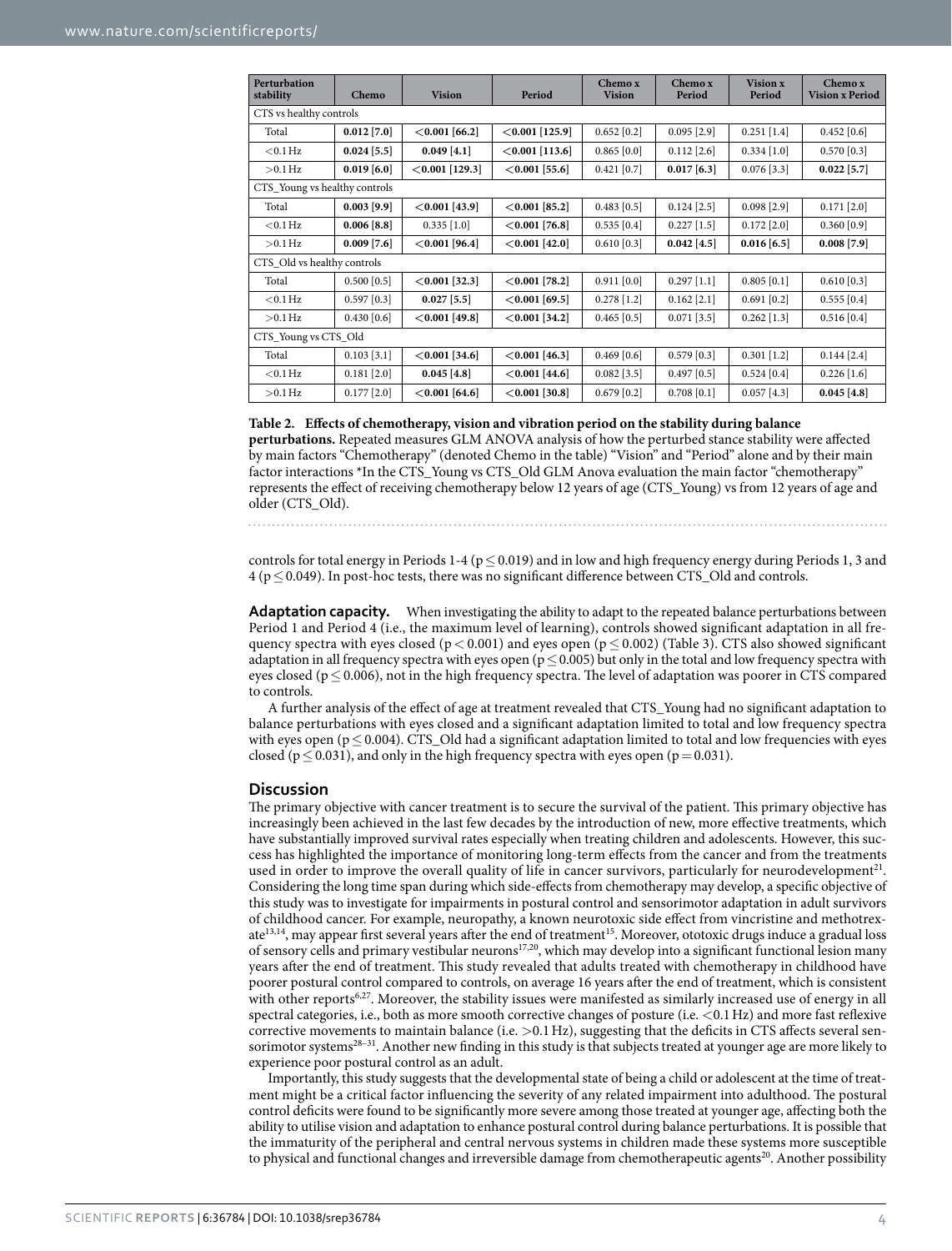<span id="page-4-0"></span>

|                    | Vibration period 1 vs period 4 |                   |  |  |  |  |
|--------------------|--------------------------------|-------------------|--|--|--|--|
| Stability changes* | <b>Eyes Closed</b>             | <b>Eyes Open</b>  |  |  |  |  |
| Healthy controls   |                                |                   |  |  |  |  |
| Total              | $< 0.001$ [-48]                | $< 0.001$ [-59]   |  |  |  |  |
| $<$ 0.1 Hz         | $< 0.001$ [-64]                | $< 0.001$ [-73]   |  |  |  |  |
| $>0.1$ Hz          | $< 0.001$ [-36]                | $0.002[-29]$      |  |  |  |  |
| <b>CTS</b>         |                                |                   |  |  |  |  |
| Total              | $0.005$ [-30]                  | $0.001[-48]$      |  |  |  |  |
| $<$ 0.1 Hz         | $0.006[-40]$                   | $0.002$ [-55]     |  |  |  |  |
| $>0.1$ Hz          | $0.058$ [-22]                  | $0.005[-40]$      |  |  |  |  |
| CTS_Young          |                                |                   |  |  |  |  |
| Total              | $0.160$ [-21]                  | $0.002[-51]$      |  |  |  |  |
| $< 0.1$ Hz         | $0.232$ [-29]                  | $0.004[-60]$      |  |  |  |  |
| $>0.1$ Hz          | $0.432[-15]$                   | $0.084[-41]$      |  |  |  |  |
| CTS_Old            |                                |                   |  |  |  |  |
| Total              | $0.031$ [-50]                  | $0.156$ [ $-37$ ] |  |  |  |  |
| $<$ 0.1 Hz         | $0.031[-65]$                   | $0.438$ [-36]     |  |  |  |  |
| $>0.1$ Hz          | $0.063$ [-38]                  | $0.031$ [-37]     |  |  |  |  |



is that if severe peripheral or central impairments are received before the developmental stages of sensory and motor systems are complete, these systems may never fully recover through central compensation. A limitation of this study is that tests were not carried out repeatedly from the end of treatment to map systematic changes in performance over time. However, our findings are a strong indication that longitudinal assessments should be performed regularly on subjects treated in childhood with chemotherapy for at least 20 years after the end of treatments.

The visual system usually plays an important role in the maintenance of postural stability, especially when information from other sensory receptors is unreliable. The present study showed that during perturbations, visual information (eyes open) improved stability in CTS compared with absent visual information (eyes closed). However, the level of improvement of stability when utilising vision was lower compared to controls. Interestingly, problems associated with the visual system have been found in chemotherapy treated subjects in previous psy-chophysical and questionnaire investigations<sup>[26](#page-8-23)</sup>, where difficulties with visual tasks were identified by CTS them-selves<sup>[26](#page-8-23)</sup>. Thus, the similarities in objective and subjective measurements are compelling regarding this matter. Experimental alterations in visual performance (i.e. clarity and acuity) are known to decrease postural stability in eyes open tests<sup>32,33</sup>, and a number of vestibular disorders can impair oculomotor control, causing oscillopsia<sup>34</sup>. Hence, reduced or altered vestibular and/or visual performance could partly account for the poorer stability in CTS. It is possible that the CNS is either not able to fully utilise the visual information properly to enhance postural control or that the spatial and/or temporal information provided by the visual system is less reliable in CTS.

Subjects treated as children with chemotherapy had impaired sensorimotor adaptation of postural control evidenced by poor motor learning to repeated perturbations, both when standing with eyes closed and open. Specifically, for CTS\_Young, adaptation without vision proved challenging. The explicitly poorer than normal performance during the last two 50-second periods of the posturography tests suggest that a contributing factor might be that repeated perturbations for over 2minutes became increasingly physically and/or mentally fatiguing. Moreover, using positron emission tomography, Silverman *et al.*[35](#page-9-3) found alterations in resting metabolism and cerebral blood flow in the basal ganglia, inferior frontal gyrus and cerebellum during memory activation in women who had received chemotherapy 5–10 years earlier. These CNS areas are all associated with sensorimotor adaptation. In addition, several studies report hippocampal atrophy as a post-effect from chemotherapy<sup>36–38</sup>. Decreased adaptive capacity might also be caused by decreased peripheral sensory information, which may hinder the CNS from getting the information needed to allow an effective adaptive process<sup>39</sup>. Known side-effects from chemotherapy agents include polyneuropathy, which may cause decreased somatosensory sensation, and ototoxity which may produce vestibular lesions[11](#page-8-8),[16](#page-8-13),[17](#page-8-14). Thus, if chemotherapy results in impairment of adaptation, it may limit the efficacy of rehabilitation and training programs<sup>[40](#page-9-6)</sup>. In a subgroup of our material, signs of ototoxity were explored by comparing hearing levels before chemotherapy and at the time of posturography, on average about 16 years later. These assessments revealed substantial hearing losses in 4 out of 10 investigated subjects. However, when statistically evaluated, no finding or trend suggested more impaired postural control among those who had suffered hearing loss.

Possible causes for long-term impairments after childhood cancer may not only include the chemotherapy treatment received but may also include lesions produced by the cancer itself or be a consequence of the intervention treatment (surgical removal and radiation). Strict criteria for the malignancy were therefore applied in this study to avoid confounding peripheral or central nervous system impairment from the cancer itself, radiation or surgery treatments. Another consideration is that the cancer and treatments might make the child fatigued or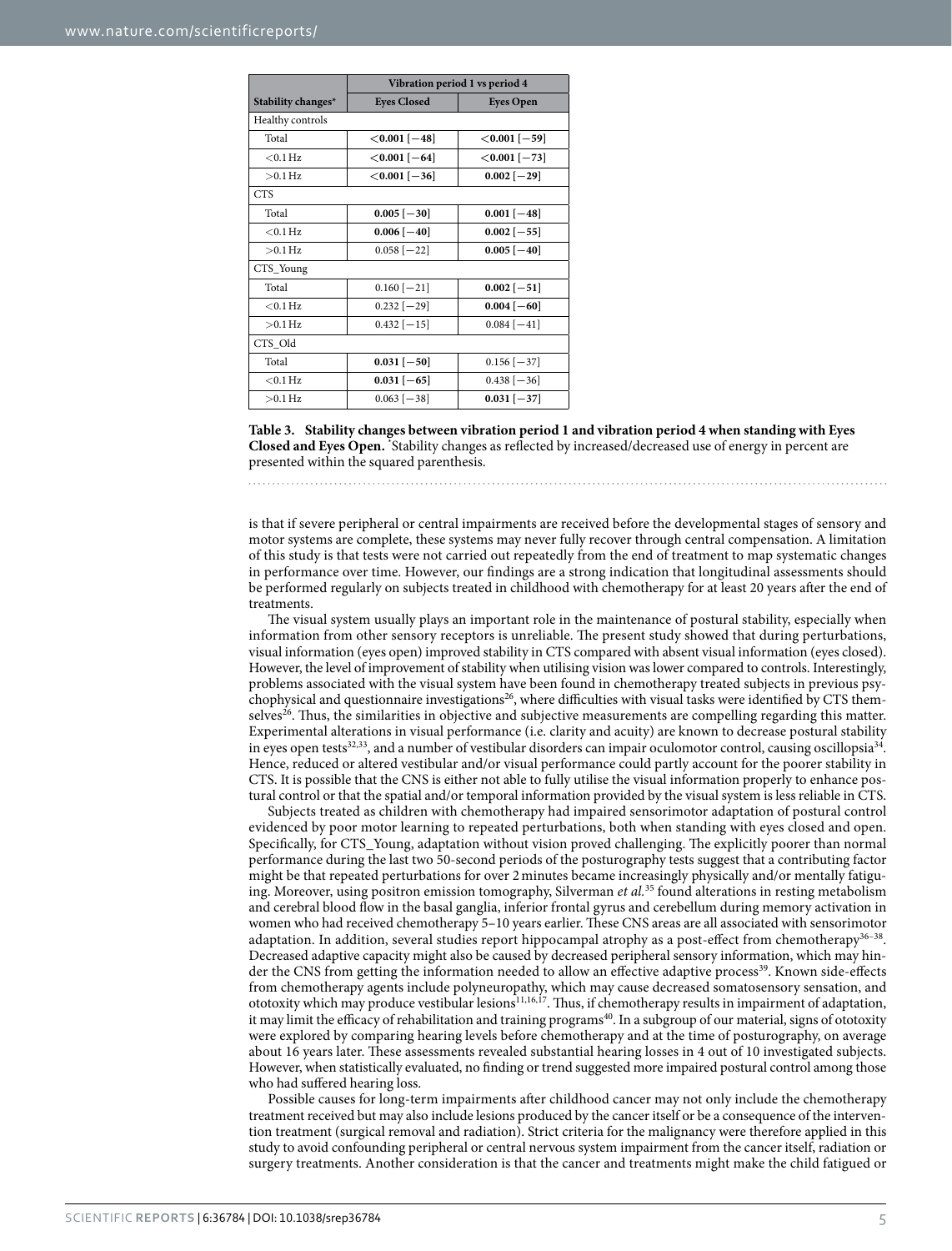<span id="page-5-0"></span>

| Subject        | <b>Diagnosis</b>        | Gender | Age at treatment<br>(years) | Age when assessed<br>(years) | <b>Brock's hearing</b><br>loss graders ** | <b>Chemotherapy treatment</b><br>agents* |
|----------------|-------------------------|--------|-----------------------------|------------------------------|-------------------------------------------|------------------------------------------|
| 1              | Sacrococcygeal teratoma | Female | 0.1                         | 23.4                         | $\Omega$                                  | Ble, Cis, Eto                            |
| $\overline{2}$ | Hepatoblastoma          | Female | 2.5                         | 15.9                         |                                           | Adr, Cis                                 |
| 3              | Embryonal teratoma      | Female | 2.5                         | 17.7                         | $\overline{2}$                            | Ble, Cis, Eto                            |
| $\overline{4}$ | Ewing sarcoma           | Male   | 2.9                         | 16.4                         |                                           | Act, Adr, Eto, Ifo, Vin                  |
| 5              | Ewing sarcoma           | Female | 8.6                         | 30.0                         |                                           | Act, Adr, Ble, Cyc, Met, Vin             |
| 6              | Neuroblastoma           | Male   | 8.9                         | 21.4                         | 3                                         | Car, Cis, Cyc, Eto, Mel, Vin             |
| $\overline{7}$ | Immature teratoma       | Female | 9.1                         | 18.5                         | $\Omega$                                  | Ble, Cis, Eto                            |
| 8              | Ewing sarcoma           | Male   | 9.6                         | 30.3                         |                                           | Act, Adr, Ble, Cyc, Met, Vin             |
| 9              | Immature teratoma       | Female | 10.3                        | 35.8                         |                                           | Act, Adr, Cyc, Vin                       |
| 10             | Ewing sarcoma           | Male   | 10.7                        | 33.1                         | 3                                         | Act, Adr, Ble, Cis, Cyc, Met, Vin        |
| 11             | Osteosarcoma            | Female | 14.3                        | 33.9                         | 1                                         | Act, Adr, Ble, Cis, Cyc, Met             |
| 12             | Ewing sarcoma           | Male   | 15.5                        | 35.4                         |                                           | Act, Adr, Ble, Cyc, Met, Vin             |
| 13             | Ewing sarcoma           | Male   | 15.7                        | 24.0                         | $\theta$                                  | Adr, Cis, Ifo, Vin                       |
| 14             | Immature teratoma       | Male   | 16.5                        | 27.8                         | $\Omega$                                  | Ble, Cis, Eto                            |
| 15             | Ewing sarcoma           | Male   | 16.8                        | 23.7                         | $\Omega$                                  | Act, Adr, Cis, Cyc, Eto, Ifo, Vin        |
| 16             | Osteosarcoma            | Male   | 16.9                        | 30.9                         | $\mathbf{0}$                              | Adr, Cis, Met                            |

**Table 4. Subject characteristics, diagnosis and chemotherapy details.** \* Act: Actinomycin-D; Adr: Adriamycin; Ble: Bleomycin; Car: Carboplatin; Cis: Cisplatin; Cyc: Cyclophosphamide; Eto: Etoposide; Ifo: Ifosfamide; Mel: Melphalan; Met: Methotrexate; Vin: Vincristine. \*\*Brock's hearing loss grades: 0: <40dB at all frequencies. 1: ≥40dB at 8 kHz only, and <40dB at all other frequencies. 2: ≥40dB at 4 kHz and above, and <40dB at all other frequencies. 3: ≥40dB at 2 kHz and above, and <40dB at all other frequencies. 4: ≥40dB at 1 kHz and above, and <40dB at all other frequencies.

nauseated, which may render the child bedridden and inactive for extended periods of time during a part of their life where many of the physical and sensory systems are still in a process of development. This may postpone the natural development of motor skills<sup>[2](#page-8-1)</sup>.

Nevertheless, due to severity and range of side-effects experienced many years after chemotherapy treatment and the growing awareness of relationships between chemotherapeutic agents and a multitude of long-term adverse effects<sup>16</sup>, the most likely cause for long-term impairments after childhood cancer is the chemotherapy treatment received. Chemotherapy is generally not very specific, and it puts normal tissues and organs at risk. Although the brain is given some protection from systemic treatments by the blood-brain barrier, it is increasingly recognized that many chemotherapeutic agents affect central brain function through direct and/or indirect mechanisms<sup>41</sup>. Moreover, the long-term consequences of most chemotherapeutic agents on the CNS have rarely been considered<sup>[42](#page-9-8)</sup>. However, Dietrich and colleagues have recently showed that clinically relevant concentrations of 1,3-bis(2-chlorthyl)-1-nitrosoura (BCNU) and cisplatin, are even more toxic to CNS progenitor cells and oligodendrocytes than they are to cancer cell lines<sup>43</sup>. Furthermore, therapeutic levels of  $\bar{5}$ -fluorouracil (5-FU) is associated with progressive delayed damage to myelin<sup>44</sup>.

The objective of this study was not to determine the long-term effect of specific chemotherapy drugs but to investigate if subjects in general with this medical history suffer from postural instability and reduced adaptation even 15 years after treatment. However, this study illustrates the complexity of determine the effects of individual chemotherapy agents. As shown in [Table 4](#page-5-0), the treatment of childhood cancer often requires a concoction of different chemotherapeutic agents applied in varying quantities and over different durations. Hence, large-scale, long-term studies are likely necessary to identify drug-associated side-effects, e.g., whether certain drugs are more toxic than others and under what circumstances impairments from chemotherapy treatment in children occur. This information would though be markedly useful in order to detect, prevent and treat the impairments from chemotherapy treatment.

Previous reports have largely implicated vincristine as the causative agent for impaired postural control reported in chemotherapy treated subjects several years after the end of treatment<sup>6[,11](#page-8-8)[,45](#page-9-11)</sup>, though the effect of other drugs such as methotrexate<sup>[13,](#page-8-10)14</sup> and cisplatin<sup>[17](#page-8-14)</sup> should not be ruled out. Furthermore, a strict causal relationship between cumulative vincristine dose and motor performance has not yet been proved, although low doses of vincristine have been found to decrease motor control<sup>[6](#page-8-5)</sup>. Moreover, many chemotherapeutic agents including vincristine, cisplatin and carboplatin affect the eye periphery and subsequent sensory information, which could result in grey-matter atrophy in the occipital lob[e16.](#page-8-13) However, it is particularly interesting that vincristine induces neuropathy to cranial nerves, especially of the ocular motor nerves<sup>[46](#page-9-12)[,47](#page-9-13)</sup>. Any structural brain changes in children could interfere with normal development resulting in abnormal function of the affected area<sup>48</sup>.

It is also important to consider to what extent chemotherapy treated subjects suffer from various subjective and neurological symptoms causing reduced quality of life and where some symptoms may be associated with impoverished postural control. We have previously investigated oculomotor and neurological status, and subjective symptoms in a somewhat larger study population in which the subjects participating in this study also took part<sup>[26](#page-8-23)</sup>. We noted a similar trend as in this study that subjects treated before 12 years of age experienced greater impairments from the chemotherapy treatments received. The study also found among the test subjects marked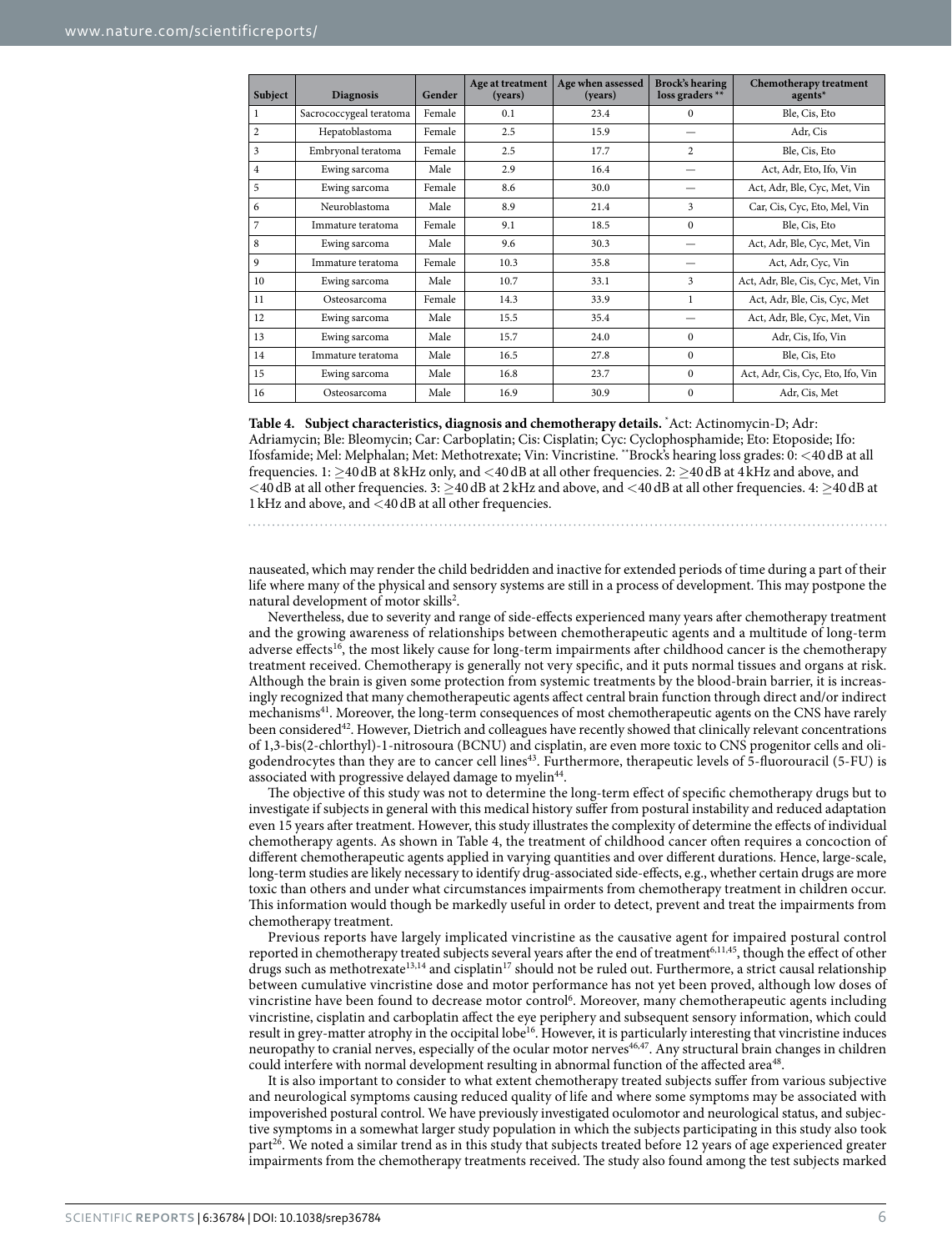oculomotor control deficits and the subjects reported in a questionnaire frequent issues with visual disturbances, dizziness, light-headedness and perceptual unsteadiness. Taken together, the current findings and our previous findings suggest that several basic neurological functions and everyday actions are often impaired in adults treated with chemotherapy, specifically in adults treated with chemotherapy before 12 years of age.

Due to strict inclusion criteria subgroup numbers are small, which might affect the reliability of the subgroup statistical analyses. Moreover, there were clear gender, height and weight differences between subgroups CTS\_ Young and CTS\_Old. However, the lower weight and height found for CTS\_Young are usually associated with better postural control, thus, the age at treatment related findings are not related to differences in anthropometrics. Furthermore, the different ability to use vision to enhance stability is difficult to explain by anthropometrical differences between CTS\_Young and CTS\_Old.

Because of the strict inclusion criteria applied, the subject population investigated were stringently defined in terms of cancer type category (i.e., malignant solid tumours). Moreover, the inclusion criteria were carefully selected to ensure that the chemotherapy treatment received would be the only likely source for any late effects observed. However, the strict criteria applied made us in the end include only 16 subjects out of approximately 750 patients in the total cohort investigated. Hence, since this study has validated the concept and determined a marked practical clinical relevance in a very strictly controlled material, a natural development of the research would be to perform prospective investigations carried out on larger and more homogenous populations, e.g., where all subjects had suffered from the same type of cancer (e.g., leukaemia in childhood) and where the treatment procedures were more standardised. Moreover, future large cohort studies may also approach the complex but vital issues of childhood cancer treatments such as determining potential influences of cancer types, cancer locations, chemotherapy agents received, medication administration procedures and the sizes of accumulated medication dosages.

To conclude, neurotoxic signs and symptoms tend to decrease over time as a result of central adaptation<sup>[6,](#page-8-5)49</sup>. However, we found poor postural control and adaptation on average 16 years after the end of treatment in CTS subjects, suggesting poor ability in this patient population to recover from chemotherapy treatment side effects. These findings emphasize the necessity to follow up, also long-term into adulthood, cancer patients treated in childhood with chemotherapy and to introduce early in the cancer treatment recovery programs also balance rehabilitation regimes. Moreover, the findings advocate development of chemotherapy agents that cause fewer and less harmful long-term side effects when used for treating children.

#### **Methods**

Experiments were performed in accordance with the Helsinki declaration and approved by the Scientific Ethical Committee at Lund University, Sweden (number LU964-03) and by the Data Protection Authority (number LU-P6103), Sweden. A non *obstat* statement was obtained from the Scientific Ethical Committee, that no additional ethical approval was required to perform the investigations as part of clinical follow-up of the patient population. All participants or their guardians, provided written informed consent before the testing commenced.

**Subjects.** Forty-one subjects, 16 chemotherapy treated subjects (CTS) and 25 healthy controls participated in the study. The CTS were recruited from all adults who survived childhood cancer in the county of Skåne, Sweden, between 1980 and 2000. Sixteen of approximately 750 adult survivors from the period, fulfilled the strict inclusion criteria: cancer diagnosed before the age of 18; treated for a malignant solid tumour not affecting CNS with chemotherapy agents and the treatment completed >5 years before this study. Exclusion criteria from the study were if the subjects had received cranial radiotherapy or surgery which might have affected the CNS or had surgery affecting the legs or pelvis. Subjects who fulfilled all criteria were contacted by a clinical administrator and offered to participate in the study, which they all did. The investigations were performed without any selection bias.

The 16 CTS (7 females; mean age 26.1 years (SD 6.9); mean height 1.73 meters (SD 0.10); mean mass 71.2 kilograms (SD 18.6)) were on average 10.1 years (SD 5.7) old when submitted to chemotherapy treatment and the subjects had on average completed the chemotherapy treatment 16.1 years (SD 5.8) before participating in this study. Additional treatment details are presented in [Table 4.](#page-5-0) Ten of the sixteen subjects in this study underwent clinical hearing assessment before receiving chemotherapy, and thus, the changes in hearing level could be determined in these subjects at the time of posturography testing, see [Table 4](#page-5-0). When rating the hearing loss with Brock's hearing loss grades, four of ten subjects had suffered a substantial hearing impairment during and after the chemotherapy treatment whereas the other six subjects had preserved normal hearing.

To determine whether the developmental state at treatment influenced postural control and sensorimotor adaptation, the CTS group was also divided into two age subgroups. One subgroup (CTS\_Young), included all CTS that received treatment before 12 years of age ( $n=10$ ; 6 females; mean age 24.2 years (SD 7.4); mean height 1.70 meters (SD 0.09); mean mass 67.3 kilograms (SD 22.3)) with mean age at treatment of 6.5 years (SD 4.0). The other subgroup (CTS\_Old), included all CTS that received treatment from 12 years of age and older  $(n=6$ subjects; 1 female; mean age 29.3 years (SD 5.0); mean height 1.80meters (SD 0.12); mean mass 77.8 kilograms (SD 11.2)) with mean age at treatment of 16.0 years (SD 1.0). Statistical analyses showed no difference between subgroups for quantity and type of chemotherapy drugs received.

The age and gender-matched control group consisted of 25 healthy participants (13 women, mean age 25.1 years (SD 4.6); mean height 1.75meters (SD 0.09); mean mass 68.8 kilograms (SD 13.3)). All subjects included in the study, both controls and CTS, had normal or corrected to normal visual acuity using glasses or contact lenses.

**Posturography assessment.** A custom built force platform recorded torques and sheer forces with six degrees of freedom using force transducers with an accuracy of 0.5N. A customised computer program controlled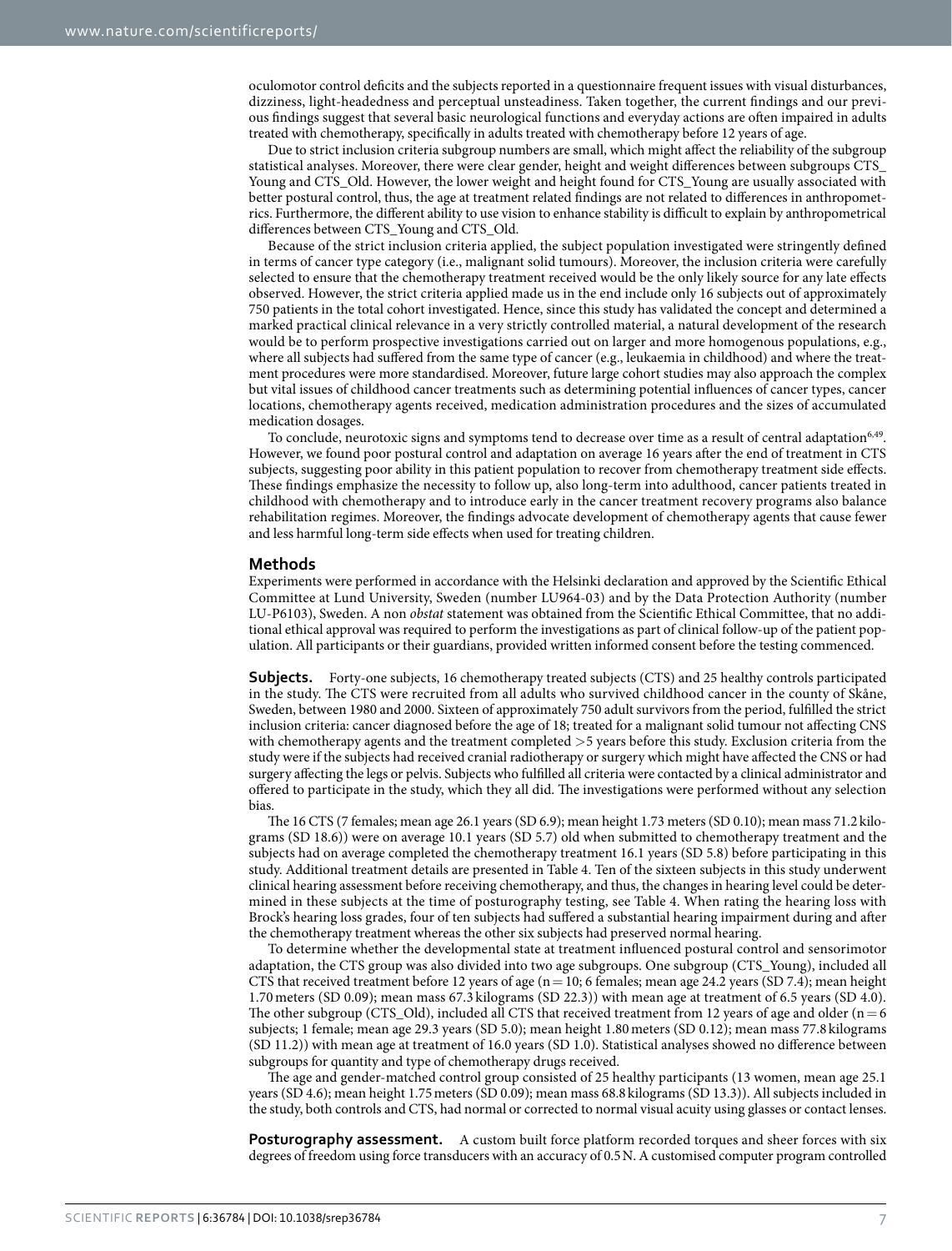

<span id="page-7-0"></span>**Figure 2. Schematic illustration of the posturography setup.** The posturography software produces (1) a pseudorandom binary sequence (PRBS), which is (2) converted to vibration pulses. Vibration pulses applied towards (3) the calf muscles cause balance perturbations. The energy used (4) towards the support surface, reflecting the effort to maintain stability, is recorded by a force platform and quantified by the posturography software (5).

the vibratory stimulation and sampled the force platform data at 50Hz. The vibrators had vibration amplitude of 1.0mm and frequency of 85Hz, were 6 cm long and 1 cm in diameter and strapped over the calf muscles.

Each participant stood barefoot on the force platform in an upright but relaxed posture with arms folded across the chest, heels 3 cm apart and feet positioned at an angle of 30° along guidelines on the platform, see [Fig. 2](#page-7-0). Participants were instructed to focus on a target 1.5m in front of them at eye level or keep their eyes closed depending on the test condition. The participants listened to music through headphones to reduce possible movement references from external noise sources and to avoid extraneous sound distractions. To ensure no prediction of the balance perturbation, all participants were naive to the stimulus and were not informed about the effect calf vibration would have on their balance.

Two tests were performed in a randomised order, using a Latin Square design, by all subjects:

- (1) Vibration of the calf muscles with eyes closed (EC) and
- (2) Vibration of the calf muscles with eyes open (EO).

Before vibration commenced, a 30 second control period of quiet stance was recorded. The vibratory stimula-tions were applied according to a pseudorandom binary sequence (PRBS) schedule<sup>[22](#page-8-17)</sup> during a period of 200 seconds making each trial 230 seconds long. The PRBS schedule defined the periodicity of stimulation pulses, where each pulse and each interval between pulses had random time duration from 0.8 seconds up to 6.4 seconds, which yielded an FFT-validated effective bandwidth of the test stimulus in the region of 0.1–2.5Hz. The PRBS sequence was selected because this randomised stimulation sequence is difficult to predict and therefore lessens the likelihood of pre-emptive responses. The same PRBS schedule was used across all subjects and for all tests. A five minute rest period was given to the subjects between tests.

**Analysis.** Since calf vibration induces body movement mainly in the anteroposterior direction<sup>[24](#page-8-19)</sup>, only the responses in the anteroposterior direction are considered here. Postural stability was measured as the variance of anteroposterior torque values. The torque produced at various sites of the body is the effective means used for controlling the orientation and stability of a standing organism<sup>50</sup>. Also, torque variance values correspond directly to the energy used towards the support surface to maintain stability<sup>[51](#page-9-17)</sup>, which in turn corresponds to the efficiency of standing<sup>50</sup>. For a detailed explanation on torque and its relationship to standing postural control, see Johansson *et al.*[51.](#page-9-17)

The force platform recordings were spectrally divided into total torque variance (total energy), torque below 0.1 Hz ( $\leq$ 0.1 Hz; low frequency energy); and torque above 0.1 Hz ( $>$ 0.1 Hz; high frequency energy) using a fifth-order digital Finite duration Impulse Response (FIR) filter, with filter components selected to avoid aliasing. These separations were used to distinguish between smooth corrective changes of posture (i.e. <0.1Hz) and fast corrective movements to maintain balance (i.e. >0.1 Hz)<sup>28</sup>. Clinically, increased fast corrective movements  $(>0.1\,\text{Hz})$  are commonly associated with decreased visual information<sup>28</sup> and by factors influencing motor control such as being over-weight or fatigued<sup>29</sup>, whereas the low frequency movements (<0.1 Hz) are commonly increased by poor surface conditions like standing on foam<sup>30[,31](#page-9-18)</sup>. Torque variance values were normalised to account for anthropometric differences between the subjects, using the subject's squared height and squared weight, as height and weight are key factors influencing the body sway recorded by a force platform<sup>4,51</sup>. The squared nature of the variance algorithm made it necessary to use normalisation with squared parameters to achieve unit agreement.

Mean values for all parameters were obtained for five periods for each trial condition: the quiet stance period (0–30 s), and from four 50 s periods (Period 1: 30–80 s; Period 2: 80–130 s; Period 3: 130–180 s; Period 4: 180–230 s) during the vibration. Each 50 s period contains a similar amount of long and short vibration pulses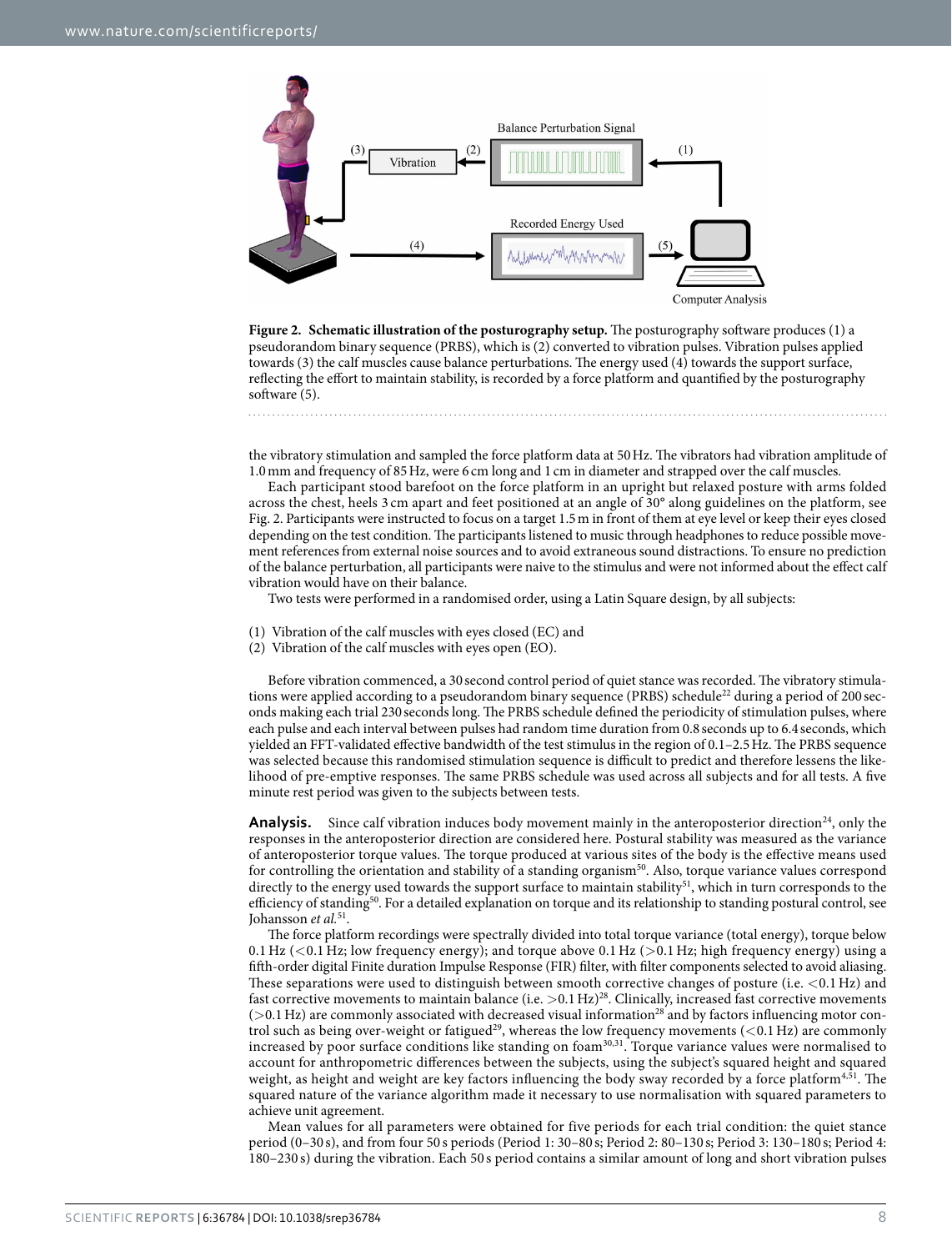validated by Fast-Fourier Transform (FFT)-analysis of spectral contents in the stimulation. Hence, the selected periods and perturbation sequence allowed analysis of whether the stability changed over time and possibly caused an adaptation to the unpredictable balance perturbations.

**Statistical analysis.** The torque variance values during quiet (unperturbed) stance and during balance perturbations were analysed using repeated measures GLM ANOVA on log-transformed values. The main factors and factor interactions analysed were: 'Chemotherapy' (CTS  $(n=16)$ , CTS\_Young  $(n=10)$ , CTS\_Old  $(n=6)$ ) vs. Controls (n= 25); d.f. 1); 'Vision' (eyes closed vs. eyes open; d.f. 1), and when applicable 'Period' (vibration periods 1, 2, 3, 4; d.f. 3).

The Mann-Whitney U (Exact sig. 2-tailed) test was used for between-groups post hoc comparisons. The Wilcoxon matched-pairs signed-rank test (Exact sig. 2-tailed) was used for within-subjects post hoc comparisons, i.e., analysing the adaptive changes over time between Period 1 and Period 4[4,](#page-8-3)[24.](#page-8-19)

In all analyses, p-values < 0.05 were considered statistically significant, whereas trends were defined as  $(p < 0.1)$ . Non-parametric statistical tests were used in all statistical evaluations since the Shapiro-Wilk test revealed that some of the obtained data sets were not normally distributed.

#### **References**

- <span id="page-8-0"></span>1. Massion, J. Postural control system. *Curr Opin Neurobiol* **4,** 877–887 (1994).
- <span id="page-8-1"></span>2. Mallau, S., Vaugoyeau, M. & Assaiante, C. Postural strategies and sensory integration: no turning point between childhood and adolescence. *PLoS One* **5,** doi: 10.1371/journal.pone.0013078 (2010).
- <span id="page-8-2"></span>3. Tjernstrom, F., Oredsson, J. & Magnusson, M. A. "wait and learn" strategy of postural control learning in children? *J Vestib Res* **16,** 257–264 (2006).
- <span id="page-8-3"></span>4. Fransson, P. A. *Adaptation of Human Postural Control: Learning, sensorimotor and analysis aspects*. (VDM Verlag, 2009).
- <span id="page-8-4"></span>5. Assaiante, C., Mallau, S., Viel, S., Jover, M. & Schmitz, C. Development of postural control in healthy children: a functional approach. *Neural plasticity* **12,** 109–118; discussion 263–172, doi: 10.1155/NP.2005.109 (2005).
- <span id="page-8-5"></span>6. Hartman, A., van den Bos, C., Stijnen, T. & Pieters, R. Decrease in motor performance in children with cancer is independent of the cumulative dose of vincristine. *Cancer* **106,** 1395–1401, doi: 10.1002/cncr.21706 (2006).
- 7. Wright, M. J., Halton, J. M. & Barr, R. D. Limitation of ankle range of motion in survivors of acute lymphoblastic leukemia: a crosssectional study. *Med Pediatr Oncol* **32,** 279–282 (1999).
- 8. Wright, M. J., Halton, J. M., Martin, R. F. & Barr, R. D. Long-term gross motor performance following treatment for acute lymphoblastic leukemia. *Med Pediatr Oncol* **31,** 86–90 (1998).
- <span id="page-8-6"></span>9. Hartman, A., Pieters, R., van den Bos, C. & Stijnen, T. Perceived and actual motor competence of children treated for cancer with vincristine containing chemotherapy. *Pediatric blood & cancer* **51,** 306–307, doi: 10.1002/pbc.21567 (2008).
- <span id="page-8-7"></span>10. Hartman, A., van den Bos, C., Stijnen, T. & Pieters, R. Decrease in peripheral muscle strength and ankle dorsiflexion as long-term side effects of treatment for childhood cancer. *Pediatric blood & cancer* **50,** 833–837, doi: 10.1002/pbc.21325 (2008).
- <span id="page-8-8"></span>11. Reinders-Messelink, H. *et al.* Motor performance of children during treatment for acute lymphoblastic leukemia. *Med Pediatr Oncol* **33,** 545–550 (1999).
- <span id="page-8-9"></span>12. Gidding, C. E., Kellie, S. J., Kamps, W. A. & de Graaf, S. S. Vincristine revisited. *Critical reviews in oncology*/*hematology* **29,** 267–287 (1999).
- <span id="page-8-10"></span>13. Vainionpaa, L., Kovala, T., Tolonen, U. & Lanning, M. Vincristine therapy for children with acute lymphoblastic leukemia impairs conduction in the entire peripheral nerve. *Pediatr Neurol* **13,** 314–318 (1995).
- <span id="page-8-11"></span>14. Vainionpaa, L., Kovala, T., Tolonen, U. & Lanning, M. Chemotherapy for acute lymphoblastic leukemia may cause subtle changes of the spinal cord detectable by somatosensory evoked potentials. *Med Pediatr Oncol* **28,** 41–47 (1997).
- <span id="page-8-12"></span>15. Shuper, A. *et al.* Methotrexate treatment protocols and the central nervous system: significant cure with significant neurotoxicity. *J Child Neurol* **15,** 573–580 (2000).
- <span id="page-8-13"></span>16. Sioka, C. & Kyritsis, A. P. Central and peripheral nervous system toxicity of common chemotherapeutic agents. *Cancer chemotherapy and pharmacology* **63,** 761–767, doi: 10.1007/s00280-008-0876-6 (2009).
- <span id="page-8-14"></span>17. Skinner, R., Pearson, A. D., Amineddine, H. A., Mathias, D. B. & Craft, A. W. Ototoxicity of cisplatinum in children and adolescents. *Br J Cancer* **61,** 927–931 (1990).
- <span id="page-8-21"></span>18. Einarsson, E. J. *et al.* Long term hearing degeneration after platinum-based chemotherapy in childhood. *Int J Audiol* **49,** 765–771, doi: 10.3109/14992027.2010.485595 (2010).
- <span id="page-8-22"></span>19. Einarsson, E. J. *et al.* Severe difficulties with word recognition in noise after platinum chemotherapy in childhood, and improvements with open-fitting hearing-aids. *Int J Audiol* **50,** 642–651, doi: 10.3109/14992027.2011.585667 (2011).
- <span id="page-8-15"></span>20. Kovacic, P. & Somanathan, R. Ototoxicity and noise trauma: electron transfer, reactive oxygen species, cell signaling, electrical effects, and protection by antioxidants: practical medical aspects. *Med Hypotheses* **70,** 914–923, doi: 10.1016/j.mehy.2007.06.045 (2008).
- <span id="page-8-16"></span>21. Sleurs, C., Deprez, S., Emsell, L., Lemiere, J. & Uyttebroeck, A. Chemotherapy-induced neurotoxicity in pediatric solid non-CNS tumor patients: An update on current state of research and recommended future directions. *Critical reviews in oncology/hematology* **103,** 37–48, doi: 10.1016/j.critrevonc.2016.05.001 (2016).
- <span id="page-8-17"></span>22. Johansson, R. & Magnusson, M. Human postural dynamics. *Crit Rev Biomed Eng* **18,** 413–437 (1991).
- <span id="page-8-18"></span>23. Popov, K., Lekhel, H., Bronstein, A. & Gresty, M. Postural responses to vibration of neck muscles in patients with unilateral vestibular lesions. *Neurosci Lett* **214,** 202–204 (1996).
- <span id="page-8-19"></span>24. Patel, M. *et al.* Effects of 24-h and 36-h sleep deprivation on human postural control and adaptation. *Exp Brain Res* **185,** 165–173, doi: 10.1007/s00221-007-1143-5 (2008).
- <span id="page-8-20"></span>25. Fransson, P. A., Hjerpe, M. & Johansson, R. Adaptation of multi-segmented body movements during vibratory proprioceptive and galvanic vestibular stimulation. *J Vestib Res* **17,** 47–62 (2007).
- <span id="page-8-23"></span>26. Einarsson, E. J. *et al.* Oculomotor Deficits after Chemotherapy in Childhood. *PLoS One* **11,** e0147703, doi: 10.1371/journal. pone.0147703 (2016).
- <span id="page-8-24"></span>27. Galea, V., Wright, M. J. & Barr, R. D. Measurement of balance in survivors of acute lymphoblastic leukemia in childhood. *Gait Posture* **19,** 1–10 (2004).
- <span id="page-8-25"></span>28. Kristinsdottir, E. K., Fransson, P. A. & Magnusson, M. Changes in postural control in healthy elderly subjects are related to vibration sensation, vision and vestibular asymmetry. *Acta Otolaryngol* **121,** 700–706 (2001).
- <span id="page-8-26"></span>29. Ledin, T., Fransson, P. A. & Magnusson, M. Effects of postural disturbances with fatigued triceps surae muscles or with 20% additional body weight. *Gait Posture* **19,** 184–193, doi: 10.1016/S0966-6362(03)00061-4 (2004).
- <span id="page-8-27"></span>30. Patel, M., Fransson, P. A., Johansson, R. & Magnusson, M. Foam posturography: standing on foam is not equivalent to standing with decreased rapidly adapting mechanoreceptive sensation. *Exp Brain Res* **208,** 519–527, doi: 10.1007/s00221-010-2498-6 (2011).